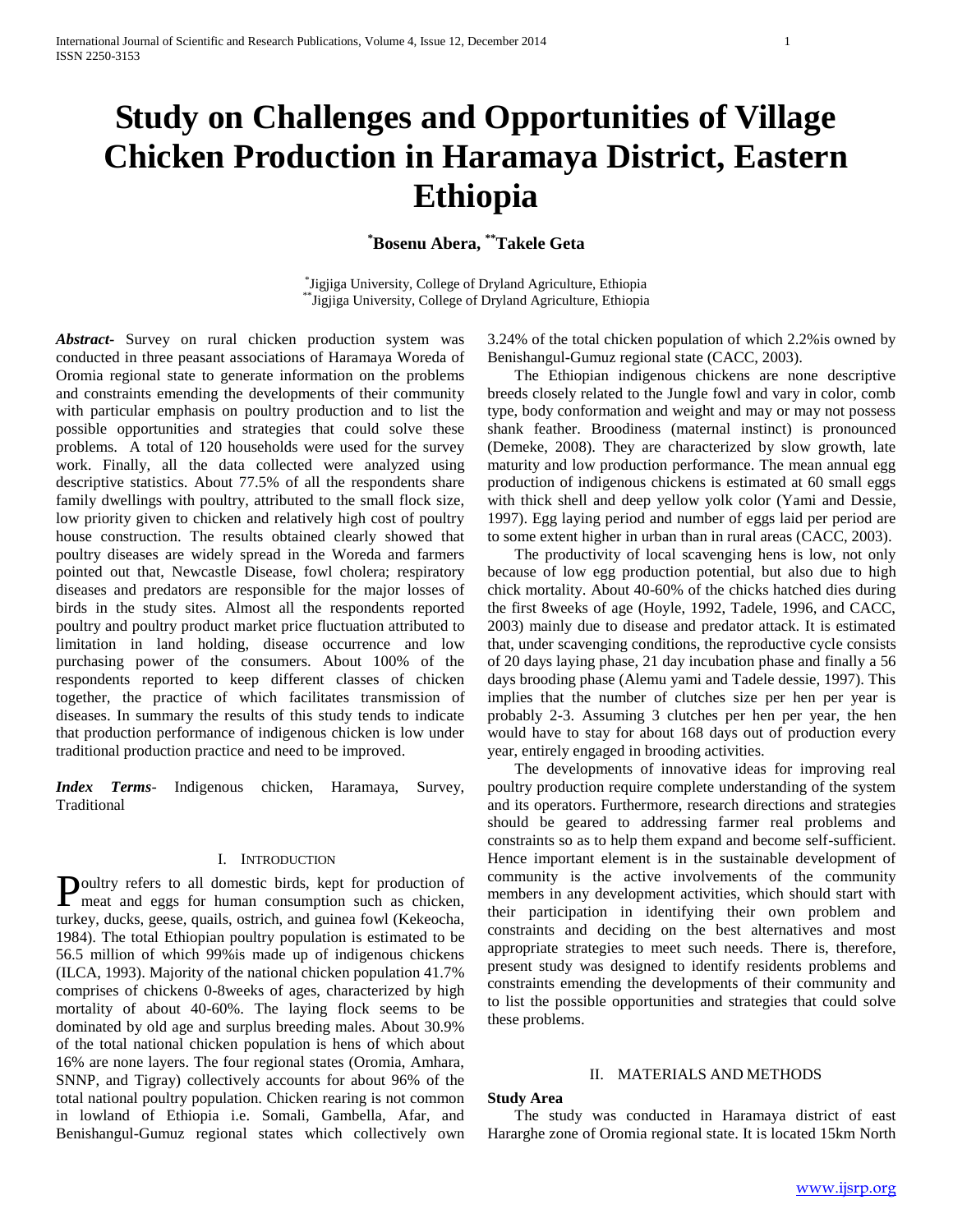of Harar capital city. Haramaya district is located in eastern Hararghe with altitude 1403 meters and maximum and minimum annual temperature is  $20^{\circ}$ C and  $15^{\circ}$ C, respectively. Its annual rainfall is 1290mm.

# **Research Design and Methodology**

The study was conducted through informal survey and  $$ diagnostic (formal) survey. Informal survey was used to describe the study area, to obtain base line data (secondary data). It was also used to collect data on general characteristics of the area like administrative boundary, agro-economic condition; physical, biological and socio-economic, demographic and institutional interventions on livestock production in general and particularly on challenges of chicken production at small scale data were collected through informal survey.

 Focus group discussions were held with key informants. Moreover, direct observations were used to assess the current activities undertaken in relation to constraints and problems emending the developments of their community with particular emphasis on poultry production like the biophysical, economic and socio-cultural aspect of poultry production in the selected communities. And the possible opportunities and strategies that could solve these problems as well as possible entry points for introducing sustainable poultry developments to the area.

 The information generated during the informal survey was used for the development of the questionnaire for the formal survey. Besides the information obtained from informal survey, the questionnaire will include the empirical knowledge from the researcher as well as consultation of experts in the zone agriculture office. In addition, relevant literature was consulted. The questionnaires were pre-tested on some sample households.

# **Sampling Procedure**

 Based on the information obtained during the rapid survey, the study sites were stratified and similarly the sample householders were also selected. All the sampling procedures were undertaken with the consultation of the responsible personnel in the office of zone agriculture and rural development.

# **Data Management and Analysis**

 The raw data collected from the survey work was entered in excel for data management. The data were analyzed using descriptive statistics.

# III. RESULTS AND DISCUSSIONS

# **Livestock Possession and Flock Structure**

 The average reported livestock possessions are presented in Table 1. Respondents in Bate had significantly higher number of goat and chicken. However, there was no significant difference among three kebeles in donkey holding.

| Table 1. Livestock holdings per households in the study area |  |  |  |  |  |  |  |  |
|--------------------------------------------------------------|--|--|--|--|--|--|--|--|
|--------------------------------------------------------------|--|--|--|--|--|--|--|--|

|           | Bate     | Tinike   | Adele    | Overall   |
|-----------|----------|----------|----------|-----------|
|           | $(n=40)$ | $(n=40)$ | $(n=40)$ | $(n=120)$ |
| Categorie | Mean     | Mean     | Mean     | Mean      |
|           |          |          |          |           |

|                                  | <b>SE</b>      | SE.            | <b>SE</b>      | <b>SE</b>      |
|----------------------------------|----------------|----------------|----------------|----------------|
| Cattle                           | $1.33 \pm 0.2$ | $1.80 \pm 0.2$ | $1.80 \pm 0.2$ | $1.63 \pm 0.1$ |
| Sheep                            | $2.43+0.3$     | $2.35+0.3$     | $2.60 \pm 0.3$ | $2.45+0.2$     |
| Goat                             | $3.53 \pm 0.5$ | $3.90 \pm 0.5$ | $3.58 \pm 0.5$ | $3.66 \pm 0.3$ |
| Donkey                           | $0.25 \pm 0.1$ | $0.28 + 0.1$   | $0.28 \pm 0.1$ | $0.27+0.0$     |
| Chicken                          | $9.18 \pm 0.8$ | $8.52 \pm 0.7$ | $6.5 \pm 0.5$  | $8.07 \pm 0.4$ |
| $\alpha_{\bf{E}}$ 1. 1. $\bf{E}$ |                |                |                |                |

SE=standard Error

The mean average of adult hens accounted for about 4.20  $\pm$ 0.17 of the total flock. The mean average of hens  $(4.35 \pm 0.35)$ was larger for Bate as compared to Tinike and Adele which are  $(4.01 \pm 0.27)$  and  $(4.23 \pm 0.27)$  hens respectively. The lower proportion of pullets, Cockerels and chicks in all kebeles is related to the tradition of marketing young chicks. The flock structures in the all kebeles are listed below:

**Table 2.Chicken flock structures in the study area**

| <b>Bate</b>    | Tinike         | Adele          | Overall        |
|----------------|----------------|----------------|----------------|
| $(n=40)$       | $(n=40)$       | $(n=40)$       | $(n=120)$      |
| Mean           | Mean           | Mean           | Mean           |
| 土              | 土              | 土              | 土              |
| SE.            | SE.            | SE.            | SE.            |
| $1.08 + 0.2$   | $1.15 \pm 0.2$ | $1.13 \pm 0.1$ | $1.12 \pm 0.1$ |
| $4.35 \pm 0.4$ | $4.01 \pm 0.3$ | $4.23 \pm 0.3$ | $4.20 \pm 0.2$ |
| $2.10+0.3$     | $2.2 + 0.3$    | $2.10+0.3$     | $2.13 \pm 0.1$ |
| $1.45 \pm 0.2$ | $1.70 \pm 0.2$ | $1.48 + 0.2$   | $1.54 + 0.1$   |
| $2.55+0.5$     | $2.60+0.5$     | $2.75+0.4$     | $2.63 \pm 0.3$ |
|                |                |                |                |

 $n=$  number of households; SE=standard error

# **Chicken Production Practices**

# **Housing**

 The results of this study showed that, there are no separate poultry houses in the study areas in most of the cases (Table 4) and village chickens spent most of their time scavenging in the vicinity of human dwellings. About 77.5% of the respondents' households keep poultry in the same room with human being during night time as shown in Table 4. On the other side 11.67% household reported to have separate partition as night time enclosure for poultry within family dwellings. The remaining respondents reported to have separate poultry houses. The general indication is that about 77.5% of all the respondents share family dwellings with poultry, attributed to the small flock size, low priority given to chicken and relatively high cost of poultry house construction. Sharing family dwellings particularly during night times might also be associated with protection from predators.

 The results of the discussions made with key informants indicated that most of the farmers of the study area are not aware of the importance of separate poultry house construction from the point of view of productivity and bio-security. Moreover, the separate poultry houses constructed in the study area lack internal facilities like egg laying nest, roosts and feeder. This result is in agreement with the findings of Kitaly (1998) and the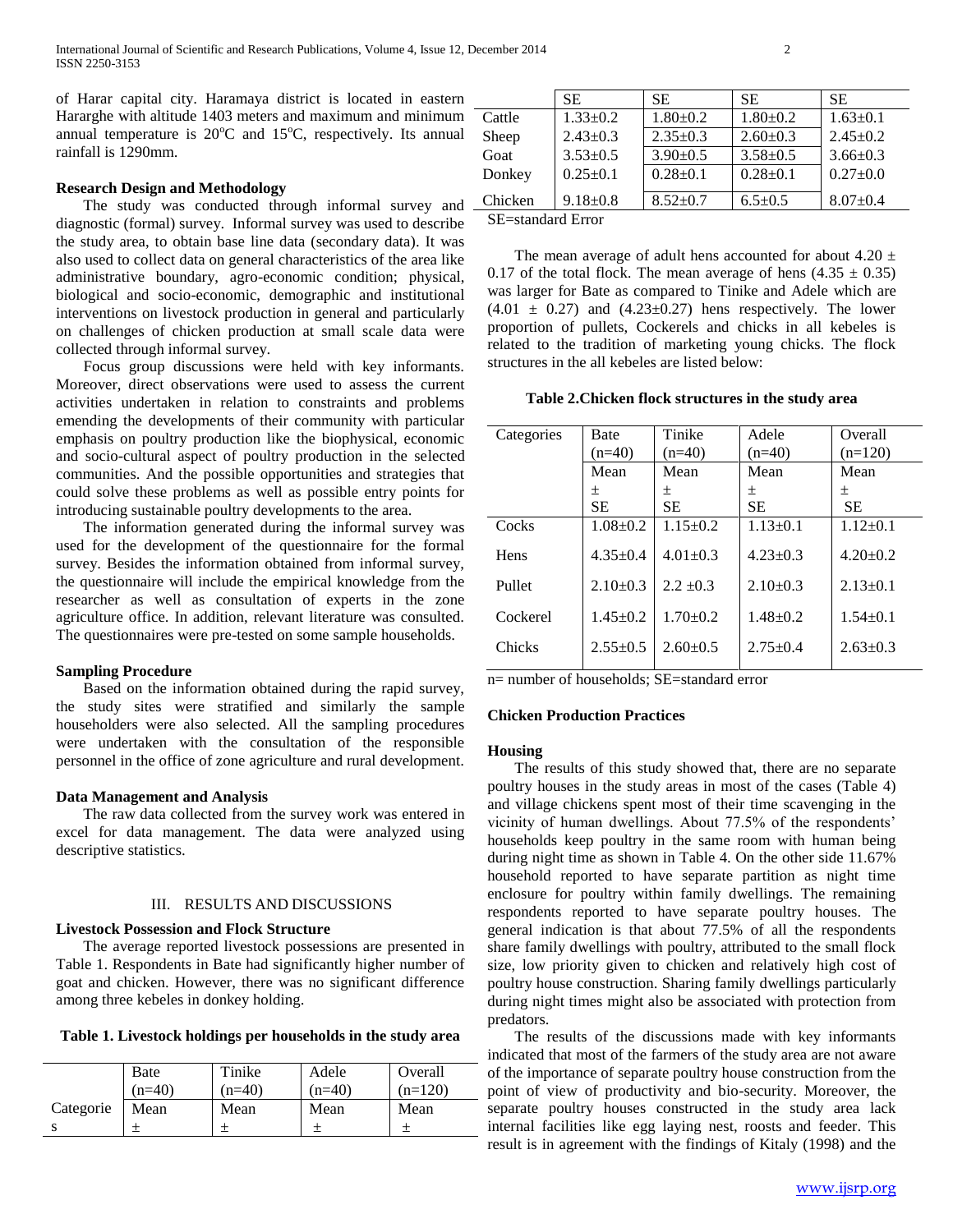Resource-Center (2005) who reported that both in Ethiopia and in Kenya, the majority of chickens are housed either in family dwellings or in the kitchens.

 About 25, 42.5 and 32.5% of all the respondents reported to clean their poultry houses daily, weekly and twice a week, respectively. Lack of frequent cleaning of poultry shelter could easily cause diseases conditions and increase morbidity and mortality.

| Table 4. Housing of Rural chickens by the households in |
|---------------------------------------------------------|
| studied Kebeles $(\% )$                                 |

| Housing types           | Bate | Tinike | Adele | Overall |
|-------------------------|------|--------|-------|---------|
|                         |      |        |       |         |
| Share the same room     | 72.5 | 77.5   | 82.5  | 77.5    |
| with family             |      |        |       |         |
| different<br>Have<br>a  | 15   | 12.5   | 75    | 11.67   |
| for<br>shelter<br>night |      |        |       |         |
| enclosure in the same   |      |        |       |         |
| roof                    |      |        |       |         |
| house<br>Separate       | 12.5 | 10     | 10    | 10.83   |
| constructed<br>entirely |      |        |       |         |
| for chicken             |      |        |       |         |

 There is no well recognized design for the construction of poultry house in the study area and most of the available poultry houses are constructed from sorghum stalk and bamboo trees. The result of this study is in line to the report of Meseret (2010) who reported that Bamboos and sticks are occasionally used for construction of perches within the family houses in Gomma Woreda.

#### **Feeds and feeding**

 There is no purposeful feeding of rural household chickens in Ethiopia and the scavenging feed resource is almost the only source of feed. According to the results of this study, all of the respondents (100%) reported to practice scavenging system with supplementary feeding. This result seems to be in line with that of Bassei (1993), Tadelle (1996) and Maphosa *et al*. (2004) who stated that village chickens don't receive regular and adequate supplementary feeding.

 All the respondents reported that baby chicks and layers are given priority for supplementary feeding. According to the results of the discussion made with the key informants priority of supplementation is given to young chicks since young chicks could not fulfill part of their nutritional requirement by scavenging as compared to mature chickens. In contrast to this result Meseret (2010) reported that supplementary feed materials are offered indiscriminately to all classes of chicken on bare ground. This result is in line with that of Leulseged (1998) who reported severe scarcity of scavenging feed resource during wet seasons indicating that availability of scavenging feed resource basis depends on seasons and backyard conditions.

**Table 3. Practice of feed supplementation for scavenging chickens in the study area (%)**

| Responses          | Bate     | Tinike   | Adele    | Overall   |
|--------------------|----------|----------|----------|-----------|
|                    | $(n=40)$ | $(n=40)$ | $(n=40)$ | $(n=120)$ |
|                    |          |          |          |           |
| feed<br>Extra      |          |          |          |           |
| supplementation    |          |          |          |           |
| (% )               |          |          |          |           |
| Yes                | 42.5     | 27.5     | 32.5     | 34.17     |
| No                 | 57.5     | 72.5     | 67.5     | 65.83     |
| Maize grain $(\%)$ |          |          |          |           |
| Yes                | 67.5     | 87.5     | 60       | 71.67     |
| No                 | 32.5     | 12.5     | 40       | 28.33     |
| Foods left<br>over |          |          |          |           |
| (% )               |          |          |          |           |
| Yes                | 100      | 100      | 100      | 100       |
| N <sub>0</sub>     | 0        | 0        | 0        | $\theta$  |
| Kitchen<br>wastes  |          |          |          |           |
| (% )               |          |          |          |           |
| Yes                | 100      | 100      | 100      | 100       |

#### **Disease and predators**

 The traditional poultry disease control method practiced in the study area is shown in Table 5. Disease prevention measures practiced differs from place to place. About 60% of the overall respondents in the study areas reported to practice treatments of sick birds with traditional medicine and 90.83% dispose their dead birds by throwing away to dogs.

# **Table 5. Recorded highest mortality and methods of disposal of dead birds (%)**

| Parameters                                  |            | <b>Bate</b> | Tinike       | Adele       | Overall       |
|---------------------------------------------|------------|-------------|--------------|-------------|---------------|
| Most<br>classes<br>Chicks<br>All classes    | affected   | 95<br>5     | 90<br>10     | 90<br>10    | 91.67<br>8.33 |
| <b>Methods</b><br>disposing<br><b>birds</b> | оf<br>dead |             |              |             |               |
| throwing<br>dogs<br><b>Burying</b>          | away<br>to | 92.5<br>7.5 | 87.5<br>12.5 | 92.5<br>7.5 | 90.83<br>9.17 |

 According to the result of this study, losses of chicks attributed to predation are significantly high (Table 5). The most common predators reported to occur in the study area include wild cat (local name Adala), hawk (birds of prey), domestic cat, rats, and dogs. All of the respondents reported to have used their own means of protecting chickens from predators.

# **Breeding**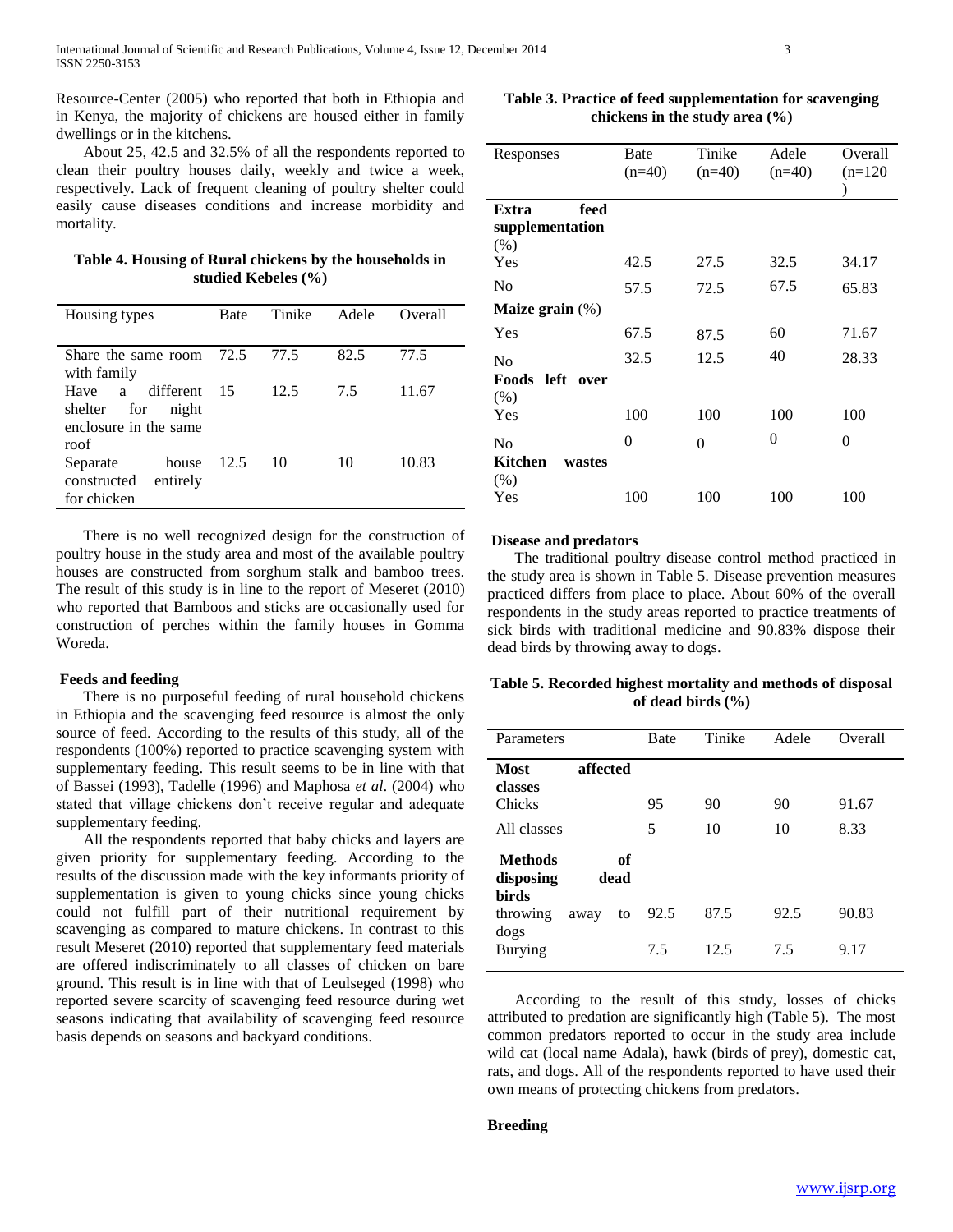The traditional poultry production system is characterized by lack of systematic breeding program. According to Table 6, poor productivity and sickness are the two major factors of culling chickens from the flock in the study areas. The majority of the respondents (81.67%) practice culling. About 5.83 and 94.17% of the respondents cull chickens from the flock for consumption and sale purpose respectively. Poor productivity, old age and sickness accounts for about 27.5, 17.5 and 55% of culling chickens from the flock in the study area, respectively. This study was in agreement with report of Mammo (2006) who reported that culling of unproductive chickens through consumption and sale.

**Table 61. Reason and methods for culling chickens in the study area (%)**

| Parameters              | Bate | Tinike | Adele | Overall |
|-------------------------|------|--------|-------|---------|
|                         |      |        |       |         |
| <b>Culling Practice</b> |      |        |       |         |
| Yes                     | 92.5 | 85     | 67.5  | 81.67   |
| N <sub>0</sub>          | 7.5  | 15     | 37.5  | 18.33   |
| <b>Ways of Culling</b>  |      |        |       |         |
| By selling              | 95   | 100    | 87.5  | 94.17   |
| By Consuming at<br>Home | 5    | 0      | 12.5  | 5.83    |
| <b>Factors</b><br>to    |      |        |       |         |
| determine Culling       |      |        |       |         |
| Poor productivity       | 25   | 42.5   | 15    | 27.5    |
| Old age                 | 12.5 | 17.5   | 22.5  | 17.5    |
|                         |      |        |       |         |
| <b>Sickness</b>         | 62.5 | 40     | 62.5  | 55      |

# **Marketing of chicken and eggs**

 There is no formal poultry and poultry product marketing channel in the study areas and informal marketing of live birds and eggs involving open markets are common throughout the Woreda. The farmers directly sell their chicken to consumers and/or to small retail traders who take them to large urban centers. Live chickens and eggs are sold either at the farm gate, small village market (primary market) or at larger Woreda market (Secondary market in the town). The results of this study clearly showed that both eggs and chickens pass through different individuals before reaching consumer. About 78.33% of all the respondents reported to sale their poultry and poultry products in the Woreda market (secondary market) during market days. The remaining 21.67% of the respondents sold poultry and poultry products within their Kebeles (primary market) during market days. This situation warrants the existence of market constraints and access to market in the study area is determined by distance. Improving access to market information, development of better infrastructure and organization of poultry producers into market cooperatives are some of the recommendations aimed at correcting market deficiencies in rural Ethiopia (Aklilu, 2007)

**Table 7. Determinants of chickens market price and marketing of chickens in the study area (%)**

| Criteria                                      | Bate     | Tinike | Adele | Overall |
|-----------------------------------------------|----------|--------|-------|---------|
| Pricing<br><b>Criteria</b>                    |          |        |       |         |
| Plumage Color                                 | 12.5     | 5      | 12.5  | 10      |
| <b>Body Weight</b>                            | 75       | 87.5   | 62.5  | 75      |
| <b>Breeds</b>                                 | 12.5     | 7.5    | 25    | 15      |
| <b>Beak Length</b>                            |          |        |       |         |
| оf<br>Ways<br><b>Marketing</b><br>Main Market | 87.5     | 62.5   | 75    | 78.33   |
| Within<br>the<br>Kebeles                      | 12.5     | 27.5   | 25    | 21.67   |
| <b>Means</b><br>оf                            |          |        |       |         |
| transportation                                |          |        |       |         |
| Carrying<br>by                                | 100      | 100    | 100   | 100     |
| hand                                          |          |        |       |         |
| themselves                                    |          |        |       |         |
| Using<br>pack<br>animals                      | $\theta$ | 0      | 0     | 0       |

 About 100% of the entire respondent carries their chickens to market places either on foot or using public transportations causing physical injury and other complications on the chickens which in turn reduce the quality of the products. The results of this study are in agreement with that of Solomon (2008) who reported that indigenous birds and eggs are transported over longer distances to supply town market which results in quality deterioration. Limitation in land holding, predominance of poultry disease and predations and extremely low family income are the major determinants of the purchasing power of the farming population. Young pullets are less priced than the counterpart cockerels. Cockerels with good feather colors had been priced higher for the reason of socio religious commitments.

**Table 8. Market price of chickens and eggs in the study area (in Birr)**

| Market<br>(Birr)  | Price | <b>Bate</b> | Tinike | Adele | Overall |
|-------------------|-------|-------------|--------|-------|---------|
| <b>Indigenous</b> |       |             |        |       |         |
| <b>Pullets</b>    |       | 37.5        | 30.5   | 35.5  | 34.5    |
| Hens              |       | 62.5        | 65.5   | 69.5  | 65.83   |
| Cocks             |       | 75          | 72.5   | 82.25 | 76.58   |
| Cockerels         |       | 39.5        | 31.5   | 40.25 | 37.08   |
| Eggs              |       | 2.35        | 2.45   | 2.25  | 2.35    |

# **Problems of Chicken Production in the Study Area**

 Major constraints of chicken production in the study area are presented in Table 9. About 52.7% of all the respondents ranked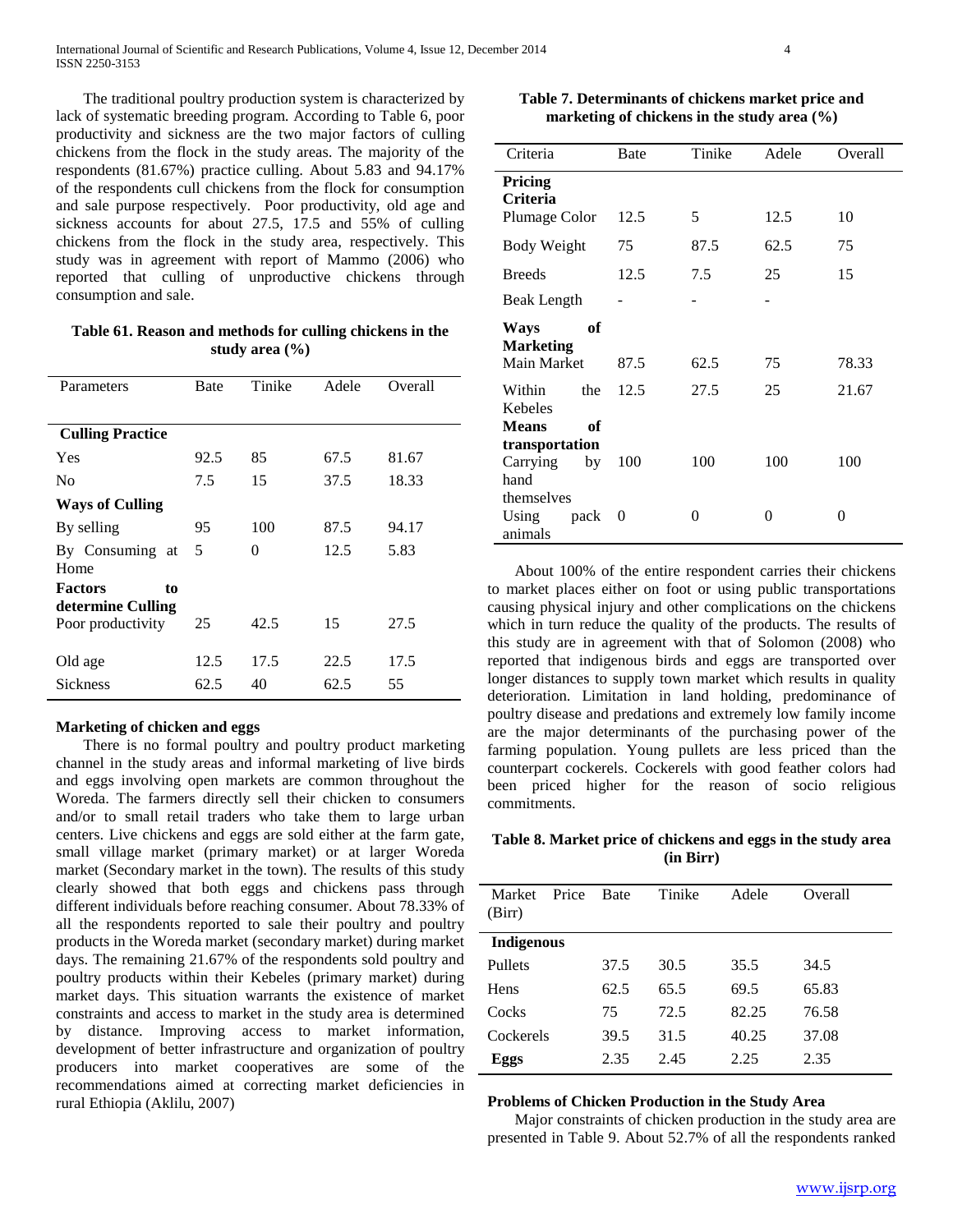disease as the most important constraint to rural poultry production in the study areas. The remaining respondents mentioned marketing and market related economic problem as the major problem to poultry production in the study areas. The results of this study is in line with that of Tesfu (2006) who ranked predation and disease conditions as the major problem of chicken production in Ethiopia.

 About 70% of the respondents reported that disease and predations account for the largest annual poultry losses in Ethiopia. The predators involved in chicken losses include eagles, hawk, and crown, rats, wildcats, monkey and dogs while ants and mosquitoes are the insect pest that kills chicks especially in rainy season. On top of these there is lack of vaccination program and knowledge about the causes and transmission of disease.

**Table 9. Constraints of poultry production in the study area (%)**

| Constraints          | Bate | Tinike | Adele | Overall |
|----------------------|------|--------|-------|---------|
| Disease              | 52.5 | 45.5   | 60    | 52.67   |
| Predators            | 27.5 | 37.5   | 12.5  | 25.83   |
| Economic<br>problems | 12.5 | 7.5    | 15    | 11.67   |
| Marketing            | 7.5  | 9.5    | 12.5  | 9.83    |

# IV. CONCLUSIONS

 In the study area all farmers share family dwellings with poultry, attributed to the small flock size, low priority given to chicken and relatively high cost of poultry house construction. Sharing family dwellings particularly during night times might also be associated with protection from predators. Limitation in land holding, predominance of poultry disease and predations and extremely low family income are the major determinants of the purchasing power of the farming population. Almost all the respondents reported poultry and poultry product market price fluctuation attributed to limitation in land holding, disease occurrence and low purchasing power of the consumers. The use of hay box brooder was found to be effective in reduction of mortality and releasing the broody hen to go back to laying. Popularization of the technology within the farming population including the provision of constructional and operational manual in local language seems to be desirable. Provision of basic education on market oriented small scale poultry production and management should be given through the existing extension system with special emphasis placed on women. The existing poultry extension package also need to place special emphasis on important veterinary issues, since poultry diseases are widely spread in the Woreda.

#### ACKNOWLEDGMENT

 Above all, we must extend my special thanks to the almighty God for giving us patience throughout the study period.

 Special thanks and heartfelt appreciation go to Haramaya Woreda Administration office and Livestock Development, Health and Marketing Agency for their fruitful support. We would like to appreciate and acknowledge the farmers who participated in the survey. We would also like to acknowledge the Development Agents in the study Kebeles for their critical support in data collection.

#### **REFERENCES**

- [1] Abebe H., 1992. Terminal report on the comparative evaluation of native chicken in the Hararge Administrative region and their crosses with the single comb white Leghorn. emeographed report. Alemaya University of Agriculture.
- [2] Aklilu, H.M., 2007.Village poultry in Ethiopia; socio-technical analysis and learning with armers. PhD Thesis, Wageningen University, Wageningen, the Netherlands.
- [3] Alemu, S., 1987. Small scale poultry production. Proceedings of the First National Livestock Improvements Conference, 11-13 February 1987, Addis Ababa, Ethiopia, pp 100-101.
- [4] Brannang, E. and S. Persson, 1990. Ethiopian animal husbandry . A Handbook. Swedish University of Agricultural Sciences. International Rural development Center. Uppsala, Sweden.
- [5] Burley, R.H., 1957. IECA and JATS staff report. Agriculture of Ethiopia vol. IV Bush, J. 2006. The threat of Avian Flu: predicted impacts on rural livelihoods in SNNPR (Ethiopia). FAO and MoARD, Addis Ababa. May 2006
- [6] Central Agricultural Census Commission 2003. Statistical report on farm management practices, livestock and farm managments Central Statistical Authority report of 2004- 2005, Vol. II, Addis Ababa, Ethiopia
- [7] International Livestock Center for Africa (ILCA), 1993. Handbook of African Livestock Statistics. ILCA, Addis Ababa, Ethiopia.
- [8] Hoyle, E., 1992. Small scale poultry keeping in Wellaita, North Omo region. Farmers Research Project (FRP) Technical Pamphelet No. 3 Ethiopia.
- [9] Kekeocha, C., 1984. Poultry production handbook, Pfizer corporation, Nairobi in assosation with macmillan education Ltd. London and oxford.
- [10] Ministry of Agriculture (MoA), 1980. Development Strategy of Animal Breeding and Improvement: 10 year Development Strategy. Animal Breeding and Improvement Team, MOA, Addis Abeba, Ethiopia.
- [11] Nasser, M., Lohr, J.E., Mebratu, G.Y., Zessin, K.H., Baumann, M.P.O. and Ademe, Z. 2000. Oral Newcastle disease vaccination trials in Ethiopia. Avian Pathology 29:27-34.
- [12] Pagani, P. and Abebe, W., 2008. Review of the new features of the Ethiopian poultry sector Bio-security implication. A consultancy report to FAO, Addis Ababa, Ethiopia.
- [13] PENNSTATE, 1855. Small scale egg production, (organic and in- organic), Agricultural alternatives. College of agricultural sciences, cooperative extension.
- [14] Solomon, D., 2004. Egg production performance of local and White leghorn hens under intensive and rural household conditions in Ethiopia. Livestock Research for rural Development. The International Journal for Research into Sustainable Developing World Agriculture. CIPAV, Cali, Colombia.
- [15] Solomon, D., 2008. HPAI prevention and control strategies in eastern Africa, the structure, marketing and importance of the commercial and village poultry industry. An analysis of poultry sector in Ethiopia. A consultancy report to FAO, Jimma, Ethiopia.
- [16] Tadele, D., 1996. Studies on village poultry production systems in the central highlands of Ethiopia. M.Sc Thesis, Swedish University of Agricultural Sciences, Sweden.
- [17] Teketel, F., 1986. Studies on the Meat Production Potential of Some Local Strains of Chickens in Ethiopia. Ph.D Thesis, J. L. Universty of Giessen, Germany.